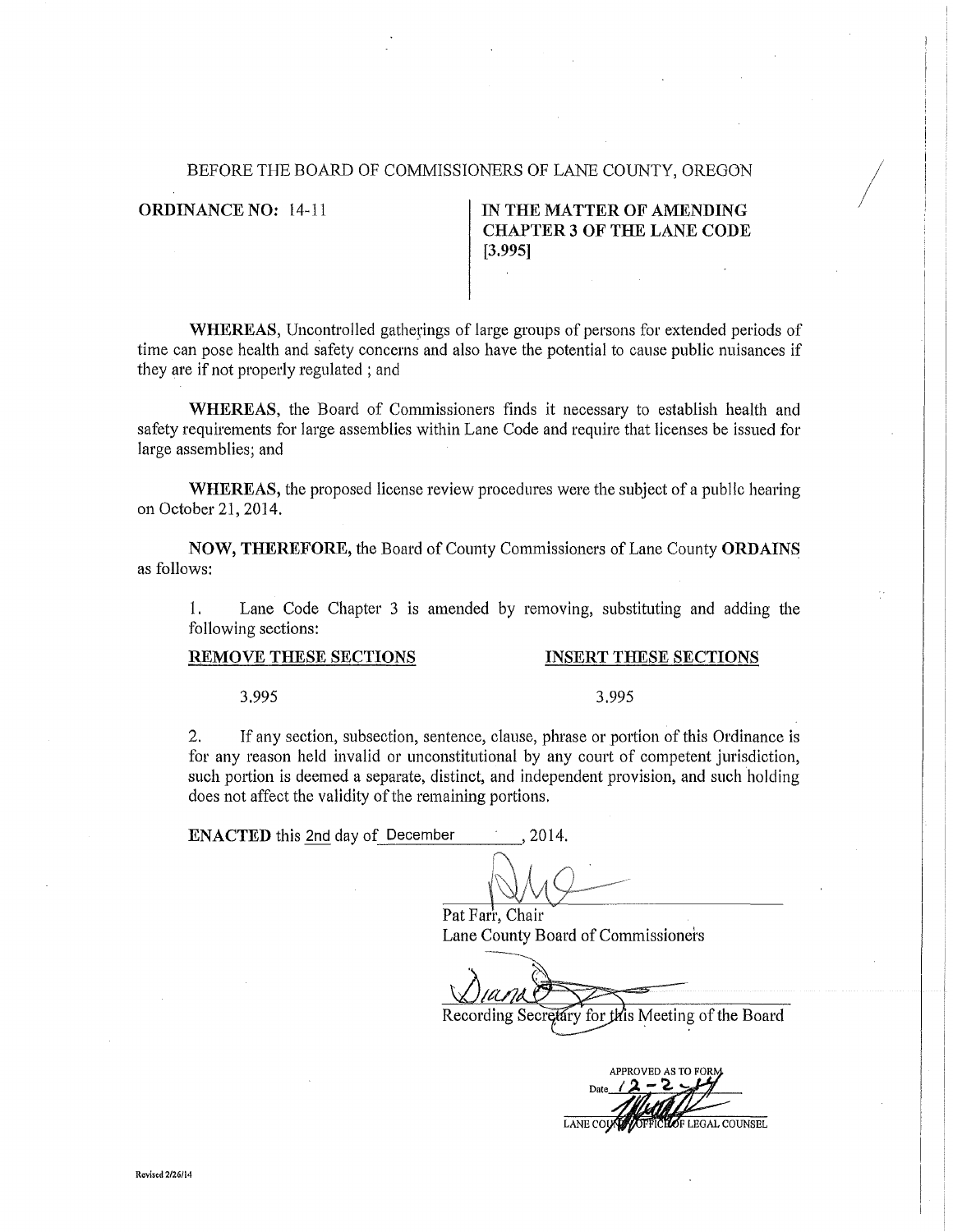# Lane Code CHAPTER 3 CONTENTS

# LICENSES AND PERMITS

## TOWING OPERATIONS

- 3.300 General.
- 3.305 Regulation.

## EMERGENCY REPORTING EQUIPMENT ORDINANCE

- 3.400 Definitions.
- 3.405 Authority.
- 3.407 Exclusion.
- 3.445 Alarm Systems Cessation of Transmission.

## USED MERCHANDISE DEALERS

- 3.600 Definitions.
- 3.605 Recording Requirements.
- 3.610 Reporting Requirements.
- 3.615 Reporting Fees.
- 3.620 Limitations on the Purchase of Regulated Property.
- 3.625 Limitations on the Sale of Regulated Property.
- 3.630 Inspection of Used Merchandise Dealers and Regulated Property.
- 3.635 Administrative Rules.

# ENFORCEMENT

- 3.985 Enforcement.
- 3.990 Violation.
- 3.995 Outdoor Assembly License Review Procedures.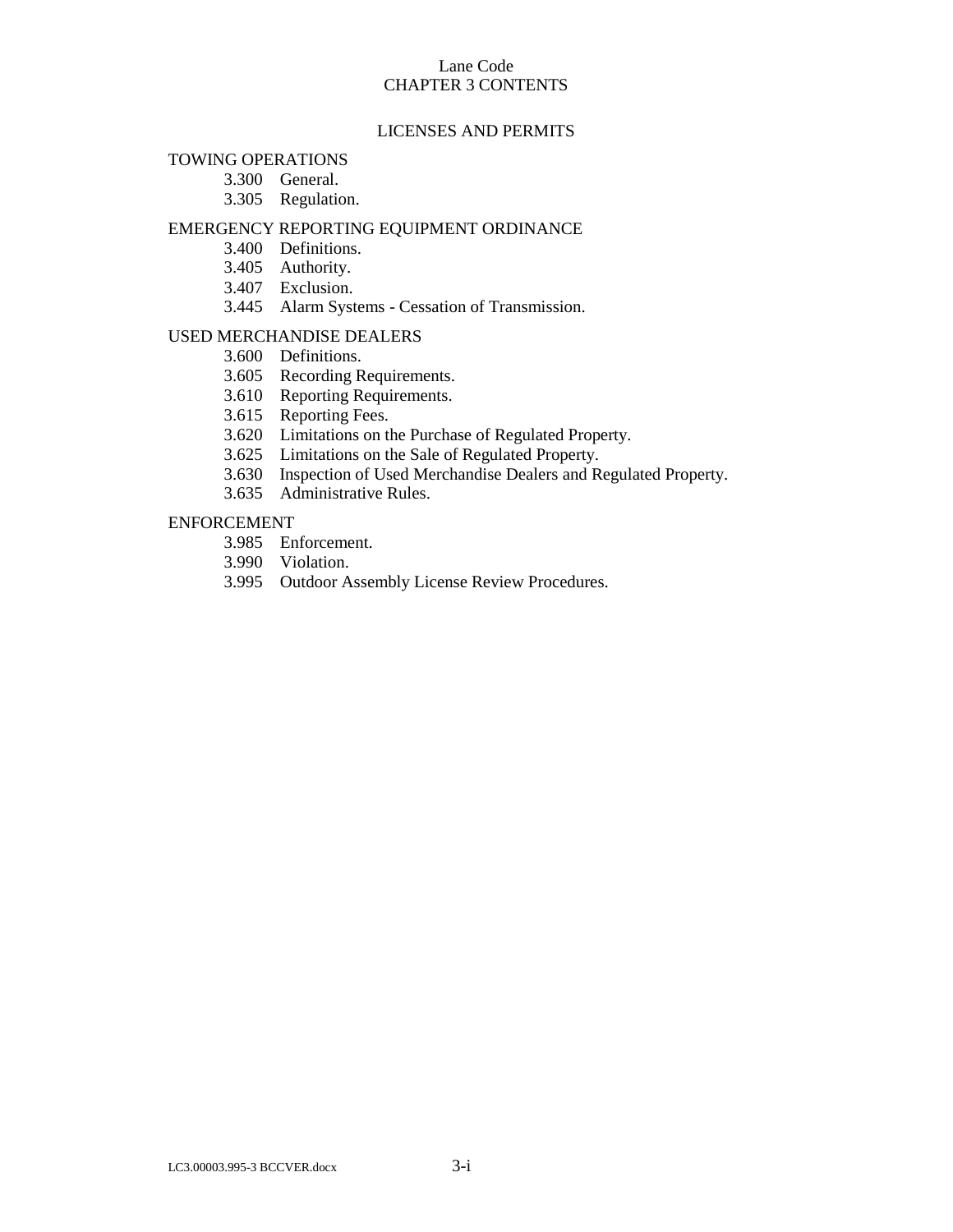# **Chapter 3**

# **3.995 Outdoor Assembly License Review Procedures**

(1) Purpose

The purpose of section 3.995 is to allow outdoor assemblies while protecting the health, safety and welfare of the surrounding community, participants and organizers of the assemblies.

(2) Applicability

This section applies to all lands within unincorporated Lane County, regardless of land use zone designations. Where a provision or condition imposed by this section conflicts or overlaps with another provision or condition imposed by this section or another applicable section of Lane Code or state or federal law, the more restrictive provision or condition governs.

(3) Definitions

For the purposes of this section 3.995, certain words and phrases are defined as follows and where appropriate include their plural form:

(a) Adequate means that the requirement:

(i) Will accommodate the number of persons reasonably anticipated to attend the assembly for the duration of the assembly; and

(ii) Will meet the standards required for the assembly; and

(iii) Will accommodate the location and nature of the assembly.

(b) Applicant means a person who seeks a license authorizing an assembly.

(c) Assembly means an actual or reasonably anticipated gathering of 1,000 to 3,000 persons that continues or can reasonably be expected to continue for more than 12 hours but up to 120 hours. The duration begins on the earlier of when the first attendee can or is anticipated to arrive at the assembly and when the last attendee has left the assembly but does not include set up and break down times.

(d) Assembly Site means a plot of land that may include one or more contiguous or non-contiguous parcels that has been legally secured for the purposes of holding an assembly and is intended to contain all physical aspects of an assembly including but not limited to camping, concession, parking, performance, spectator, staging and storage areas and temporary structures. If buses are to be used to transport persons to the assembly those parking areas from which buses are scheduled to pick up persons for transport to the assembly are also considered part of the assembly site.

(e) County Official means any employee of Lane County, whether elected, employed, or appointed, conducting official business on behalf of Lane County.

(f) Director means the Lane County Planning Director.

(g) License means an official authorization issued to an organizer pursuant to this section that allows the organizer to hold, stage, sponsor, promote, organize, or advertise an assembly. Issuance of a license is not a land use decision as that term is defined in LC14.015.

(h) Organizer includes any person who holds, stages, sponsors, promotes, organizes, or advertises an assembly. Organizer also includes the applicant for a license under this section, the owner, lessee, possessor, or lessor of the real property upon which the assembly is to take place and the agent designated to conduct the assembly.

(i) Owner includes the owner, lessee, or possessor of the real property upon which the assembly is to take place.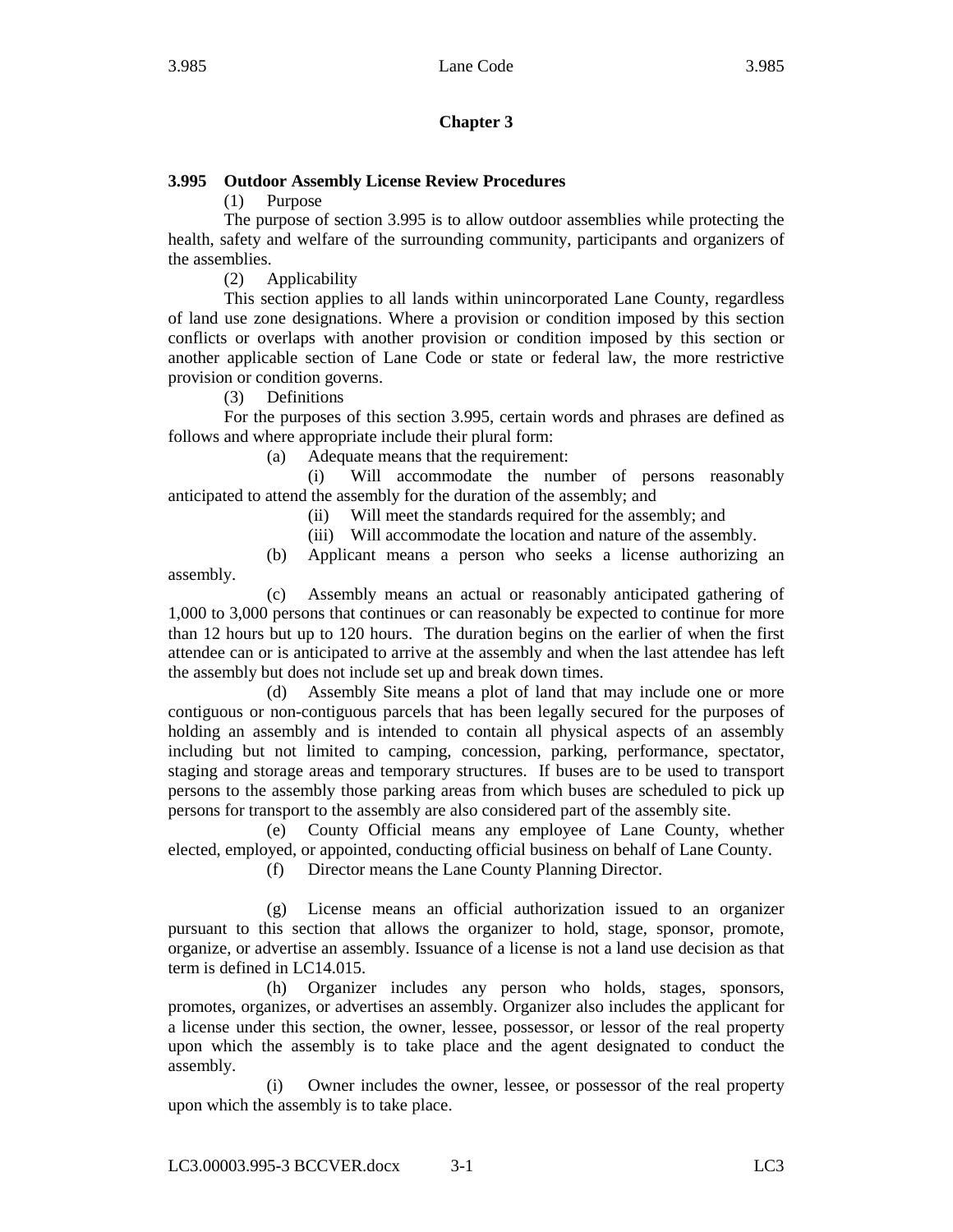## 3.985 Lane Code 3.985

(j) Person, for purposes other than determining attendance at an assembly, means any individual or group of individuals, corporation, partnership, or organization. For purposes of determining attendance at an assembly, "person" means an individual regardless of age.

(k) Public Health Services means the Lane County Public Health Division employees and representatives thereof.

(l) Sheriff means the Sheriff of Lane County or the Sheriff's designee.

(m) Temporary Structure includes tents, trailers, portable chemical toilet facilities, stages, concession booths and other similar structures customarily erected or sited for temporary use and removed after an assembly.

(n) Traffic Control Devices (TCD) means signs, signals, markers, and other devices placed on, over, or adjacent to a roadway used to regulate, warn, or guide public traffic by authority of a public body or official having jurisdiction. Typically TCDs must meet the standard of the Manual of Uniform Traffic Control Devices.

(o) Traffic Control Measures (TCM) include, but are not limited to, TCD, personnel, materials, and equipment used to control public traffic through the assembly site. Flaggers used in implementing TCMs must be certified trained professional flaggers.

(p) Traffic Management Plan (TMP) means a written and drawn plan for providing the safe and efficient movement of public traffic to, from, and through the assembly site by means of traffic control measures and devices.

(q) Vehicle means any device in, upon or by which any person or property is or may be transported or drawn upon a public road such as motor vehicles and bicycles.

(4) License requirements

(a) A license is required to hold, conduct, advertise or otherwise promote any assembly.

(b) Each assembly requires a separate license.

(5) Prohibitions

(a) Lane County will not issue a license under this section to allow the construction of any permanent structures or allow for any other permanent physical alterations to or on the real property where the assembly will be held.

(b) Structures or parking associated with the assembly are not permitted to be located off-site.

(c) Only one assembly per assembly site may be held in any 90 day period and no two assemblies may be held closer than 90 days apart.

(d) A license issued under this section the does not allow any uses that may be contrary to existing land use regulations, including but not limited to; base or overlay zoning requirements such as riparian, floodplain, greenway and coastal combining zones.

(6) Exemptions

This section 3.995 does not apply to:

(a) Any normal and customary activity or program that takes place on property lawfully developed with a school, church or other institutional use.

(b) Any assembly under the auspices of any local, state or federal agency conducted in response to an emergency or to conduct training to meet such emergencies.

(c) Any assembly in a local, county, or regional park authorized by the regulating authority.

(d) Any assemblies conducted on federal or state lands that are authorized by the state or federal regulating authority.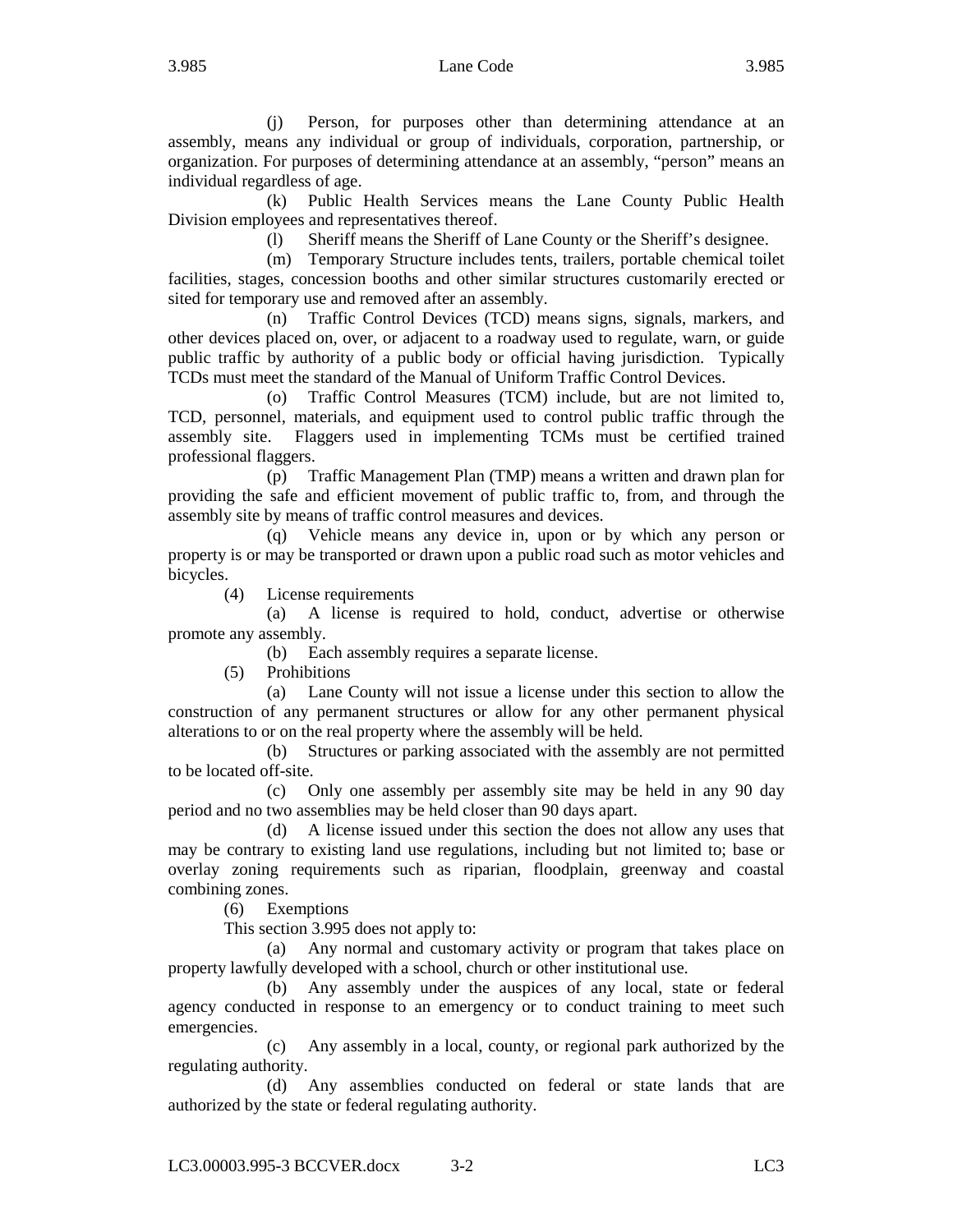# 3.985 Lane Code 3.985

(e) Any assembly approved through a land use permit process under Lane Code.

(f) Any assembly that is allowed as an outright permitted use in the underlying zoning district.

(7) License fees

(a) An Applicant must pay an assembly application processing fee not to exceed \$750.00 per assembly application upon filing the application with the Land Management Division. Payment of this fee does not exempt an applicant from the responsibility to obtain any other permit or pay any other fee that may otherwise be required including, but not limited to, temporary restaurant license fees, Oregon Liquor Control Commission fees or land use permit fees.

(b) An additional deposit fee may be required for assemblies to cover the costs of services by the Sheriff, Fire District, Health Department, Land Management Division and Oregon Department of Forestry in response to potential violations of the license or other violations of the law. If violations do not occur as a result of the event then the deposit will be reimbursed to the applicant.

(c) The Director may reduce or waive application fees if the applicant shows by a preponderance of evidence that they are unable to pay the application fees.

(8) Application submittal requirements

(a) The Applicant must submit following information for all assembly license applications on forms provided by the County:

(i) Name, address, phone numbers and email of the owner and all organizers.

(ii) The name and 24-hour contact information for the designated contact person(s) who has decision making authority and will be present at the assembly site at all times.

(iii) Map and tax lot number and addresses of all the properties proposed for use as part of the assembly, including any property used for parking, staging of equipment and storage.

(iv) Beginning and end dates of the assembly, including set-up and clean-up days.

(v) Hours of operation for the assembly.

(vi) The reasonably anticipated total event count, daily attendance, and peak attendance.

(vii) A general description of planned assembly activities.

(viii) A detailed site plan showing: all camping, concession, parking, performance, spectator, medical, security staging and storage areas; any existing structures or proposed temporary structures; natural areas; driveway access, parking and circulation areas; assembly site boundaries; or other information required by the Director.

(ix) Information necessary to demonstrate compliance with the applicable approval criteria.

(x) A statement certifying if alcohol will be served or allowed onsite and a copy of any authorization issued by the Oregon Liquor Control Commission.

(xi) A traffic management plan as required by LC 3.995(12)(a).

(xii) A detailed narrative describing how the public health requirements listed LC 3.995(12)(b) will be addressed.

(xiii) A statement explaining how compliance with applicable Oregon Liquor Control Commission regulations will be met if alcohol service is proposed.

(xiv) A detailed narrative describing how the fire protection measures listed in LC 3.995(12)(d) will be addressed.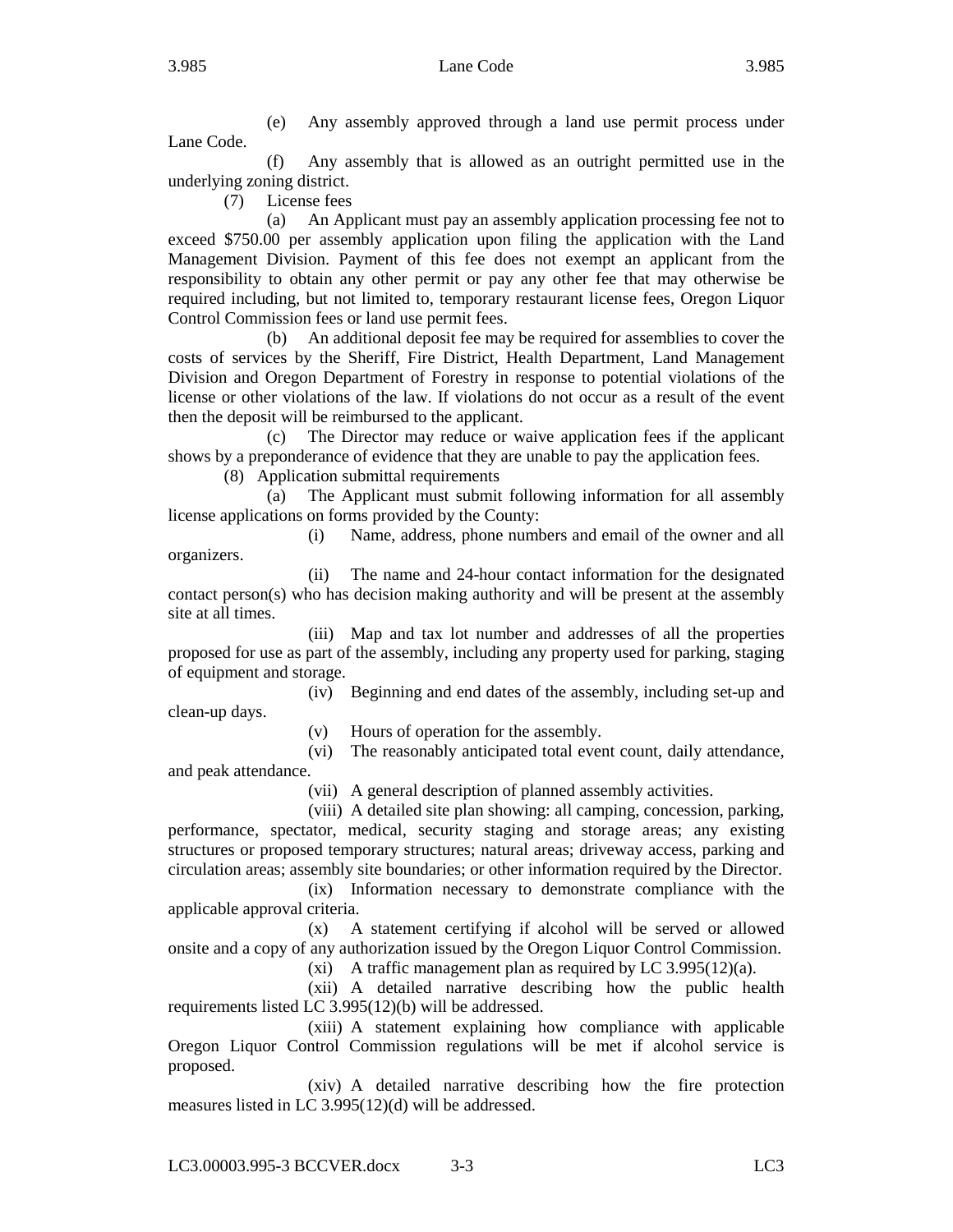(xv) A detailed narrative describing how the public safety measures of LC 3.995 (12)(e) will be addressed.

(xvi) A statement explaining measures that will be taken to ensure compliance with the County's prohibited noise regulations contained in Lane Code 5.600.

(xvii) A statement signed by the organizer and owner providing written consent to allow the Land Management Division, law enforcement, public health, fire control, and other appropriate public officers or officials to come onto the premises during the assembly and also during set up and break down times.

(xviii) Other appropriate information that the Land Management Division may require to ensure compliance with this section.

(a) The Applicant and Owner must sign the application and submit it with the appropriate fee.

(9) Application submittal deadlines

(a) An application must be submitted no less than sixty days prior to the assembly unless a reduced time period is approved by the Director based on the size and characteristics of the assembly and anticipated time to process the license.

(10) Agency referral

(a) Agency Referral Requirements. The Land Management Division will send a referral of an assembly application to the following agencies within 10 days of receipt of an application:

(i) Lane County Sheriff.

(ii) Lane County Environmental Health Program.

- (iii) Lane County Code Compliance Program.
- (iv) State Fire Marshall.
- (v) Local Fire District.
- (vi) Lane County Public Works Transportation Planning Program.
- (vii) Oregon Department of Forestry.

(viii) Oregon Liquor Control Commission if alcohol will be served

or allowed onsite.

(ix) Other affected service districts and agencies that may have jurisdiction over the assembly, including but not limited to the water district, sewer district, and the Oregon Department of Transportation.

(b) All Land Management and Division referrals should contain a site plan and a description of the proposed assembly. The referral to Lane County Public Works Transportation Planning should also include a copy of the traffic management plan.

(c) Agencies receiving referral under LC 3.995(10)(a) have 10 days following the date of postmark or email date stamp of the referral to provide comments on the proposed assembly.

(11) Review and appeal procedures

(a) The Director will review applications for assembly licenses. The Director's decision may be appealed to the Hearings Official by the applicant. An appeal must be filed within seven days of the Director's final decision. An appeal of the Hearings Official's decision may be submitted to the Lane County Circuit Court under ORC Chapter 34.

(12) Approval criteria

The applicant must provide evidence that for the duration of any assembly the following agency and departmental standards will be met.

(a) County Transportation Planning.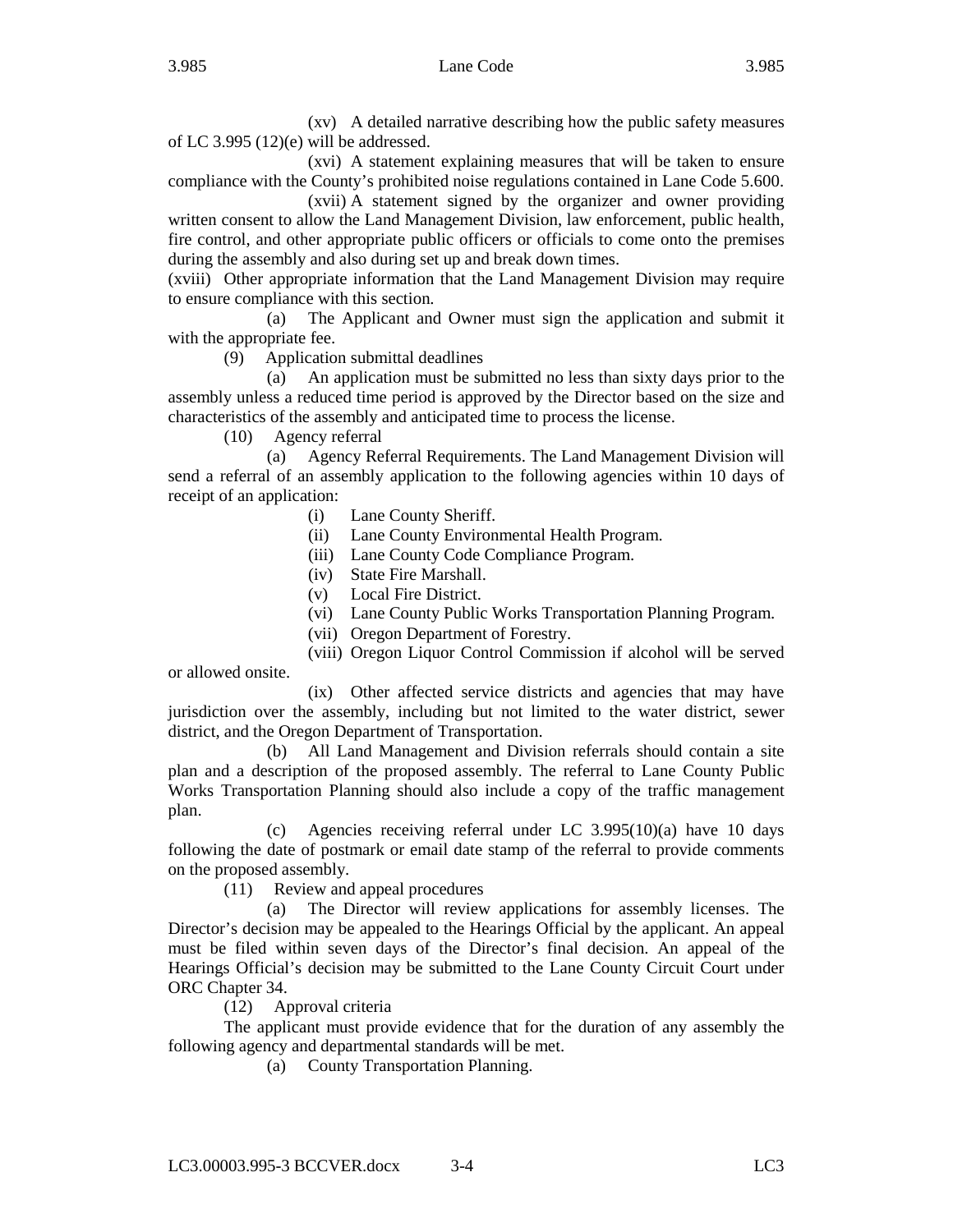## 3.985 Lane Code 3.985

assembly;

(i) Applicant shall provide a traffic management plan demonstrating how traffic will be managed and parking will be provided in accordance with the requirements of LC 3.995(12)(a)(i)(aa) – (jj).

(aa) Document anticipated number of vehicles attending

(bb) Document anticipated peak traffic times;

(cc) Provide adequate access routes to assembly site;

(dd) Provide adequate loading and unloading areas;

(ee) Provide adequate number of entries and exits;

(ff) Provide adequate traffic controls to warn and guide traffic around, past, and within the assembly site, and to minimize impacts on other road users;

(gg) Provide adequate emergency services access routes;

(hh) Provide adequate on-site circulation that safely and conveniently accommodates the movement of vehicles, pedestrians, and, where appropriate, public transportation services, throughout the assembly site and to and from assembly site;

(ii) Provide adequate measures and or notifications to minimize impacts on public transportation services; and

(jj) Provide adequate off-street parking:

(A) Provide parking space for one vehicle for every three persons expected or reasonably expected to attend assembly;

(B) Provide adequate ingress and egress from parking areas to facilitate the movement of any vehicle at any time to and from the parking area; and

(C) If buses are to be used to transport persons to the assembly, demonstrate parking is available at any site from which buses are scheduled to pick up persons for transport to assembly.

(b) County Public Health.

(i) All temporary food vendors are subject to the Oregon Department of Human Services regulations that pertain to the operation of temporary restaurants and must be permitted through Lane County Environmental Health.

(ii) An adequate supply of water meeting state drinking water standards for Chemicals and Bacteria must be available for the actual or reasonably anticipated number of persons present at the assembly site.

(iii) One or more gray water collection tanks of sufficient size must be onsite to accommodate disposal of all gray water generated by food vendors.

(iv) Applicants must provide a narrative describing how LC  $3.995(12)(b)(iv)(aa)-(cc)$  will be met in accordance with the requirements of LC  $3.995(12)(b)(iv)(dd)$ , including:

(aa) Provision of adequate facilities to accommodate sewage disposal such as portable chemical toilet facilities or other approved sources.

(bb) Provisions for adequate hand washing stations.

(cc) Provision of adequate refuse storage and disposal

facilities

(dd) Based on the actual or reasonably anticipated number of persons present at the assembly site, the standards listed in Table I below must be met: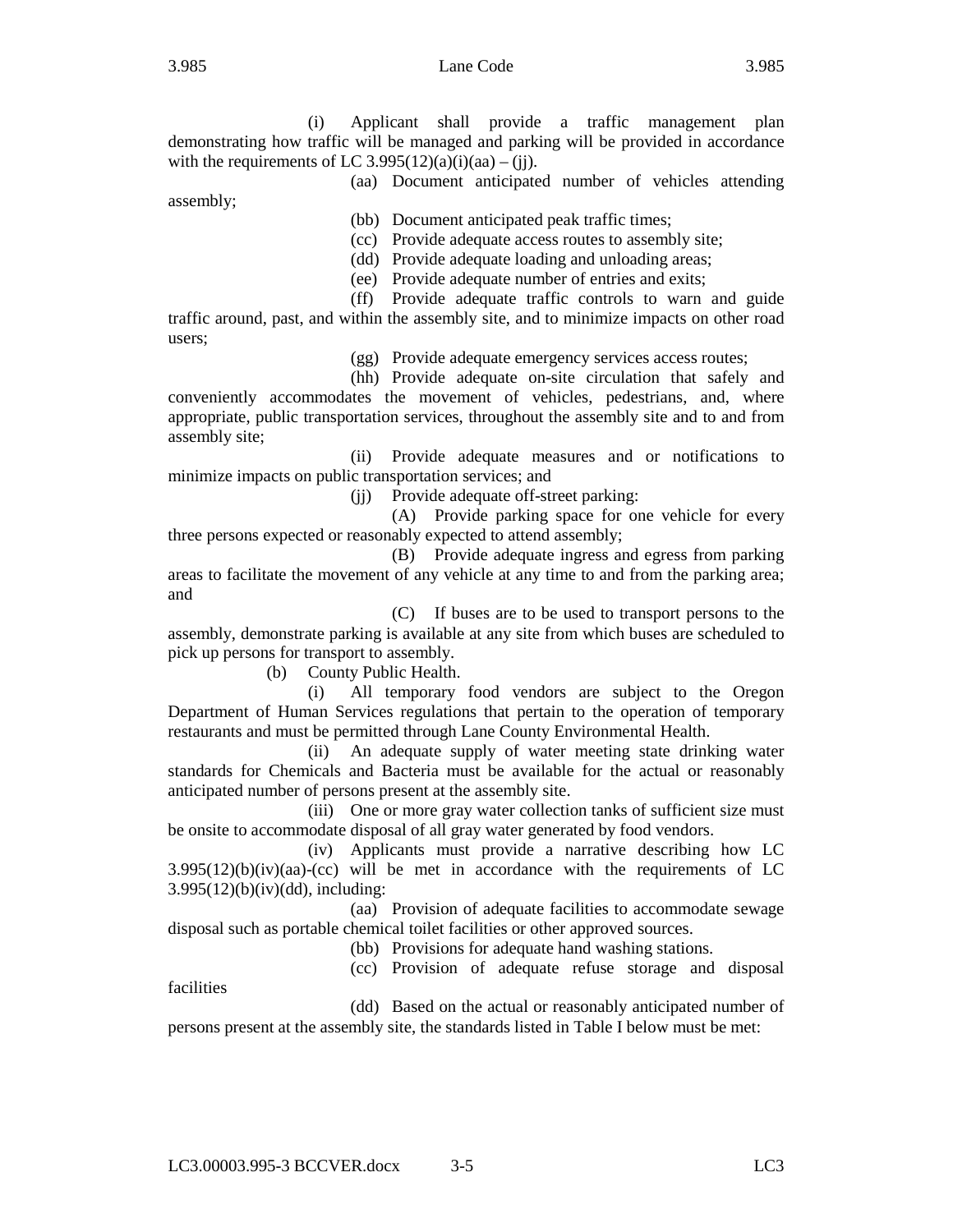| <b>Table I</b>                                               |                                             |                                                       |                                                                                     |  |  |  |
|--------------------------------------------------------------|---------------------------------------------|-------------------------------------------------------|-------------------------------------------------------------------------------------|--|--|--|
| <b>Estimated number</b><br>of Persons                        | <b>Number of Required</b><br><b>Toilets</b> | <b>Number of Required</b><br><b>Trash Receptacles</b> | <b>Number of Required</b><br><b>Hand Wash Stations</b>                              |  |  |  |
| 1,000                                                        | 10                                          | 10                                                    |                                                                                     |  |  |  |
| Per additional 100<br>persons in<br>attendance over<br>1,000 | $+1$                                        | $+1$                                                  | $+.25$ (i.e: 1 additional<br>station per 400<br>additional attendees<br>over 1,000) |  |  |  |

(c) Oregon Liquor Control Commission (OLCC).

(i) Applicant must demonstrate compliance with the OLCC regulations if alcohol service is proposed.

(d) Fire Protection Measures.

(i) Provision of adequate fire protection, emergency vehicle access, firefighting water supply, emergency medical personnel and facilities.

(ii) Provision of adequate wildfire protection, smoking areas, firefighting equipment, and supplies.

(e) Public Safety Measures.

(i) Applicant must submit a plan for public safety demonstrating that adequate traffic control and crowd protection policing have been contracted for or otherwise provided by the organizer.

(aa) The plan must provide one traffic control person for each 250 persons expected or reasonably expected to be in attendance at any time during the assembly.

(bb) The plan must provide one crowd control person for each 100 persons, expected or reasonably expected to be in attendance at any time during the assembly.

(cc) The organizer shall submit the legal names, date of birth and necessary background information for all traffic-control and crowd-control personnel to be utilized during the assembly.

(dd) All such personnel must meet the following minimum standards in order to be approved as suitable:

(A) Be at least 21 years of age;

(B) Be in good physical health;

(C) Have training or experience acceptable to the Director to conduct traffic and or crowd-control duties.

- (f) Miscellaneous.
	- (i) Lane Code Chapter 5.600 Prohibited Noise.
	- (ii) Any other section of Lane Code as deemed applicable by the

**Director** 

(13) Contact, insurance, set-up and clean up requirements.

(a) The organizer must keep any license issued pursuant to this section and post a copy in a conspicuous place upon the premises of the assembly site. The posting must also include a description of the assembly, date, duration, on-site twentyfour hour contact information for the organizer with the authority to make decisions, and sheriff, fire control, public health and other appropriate agencies.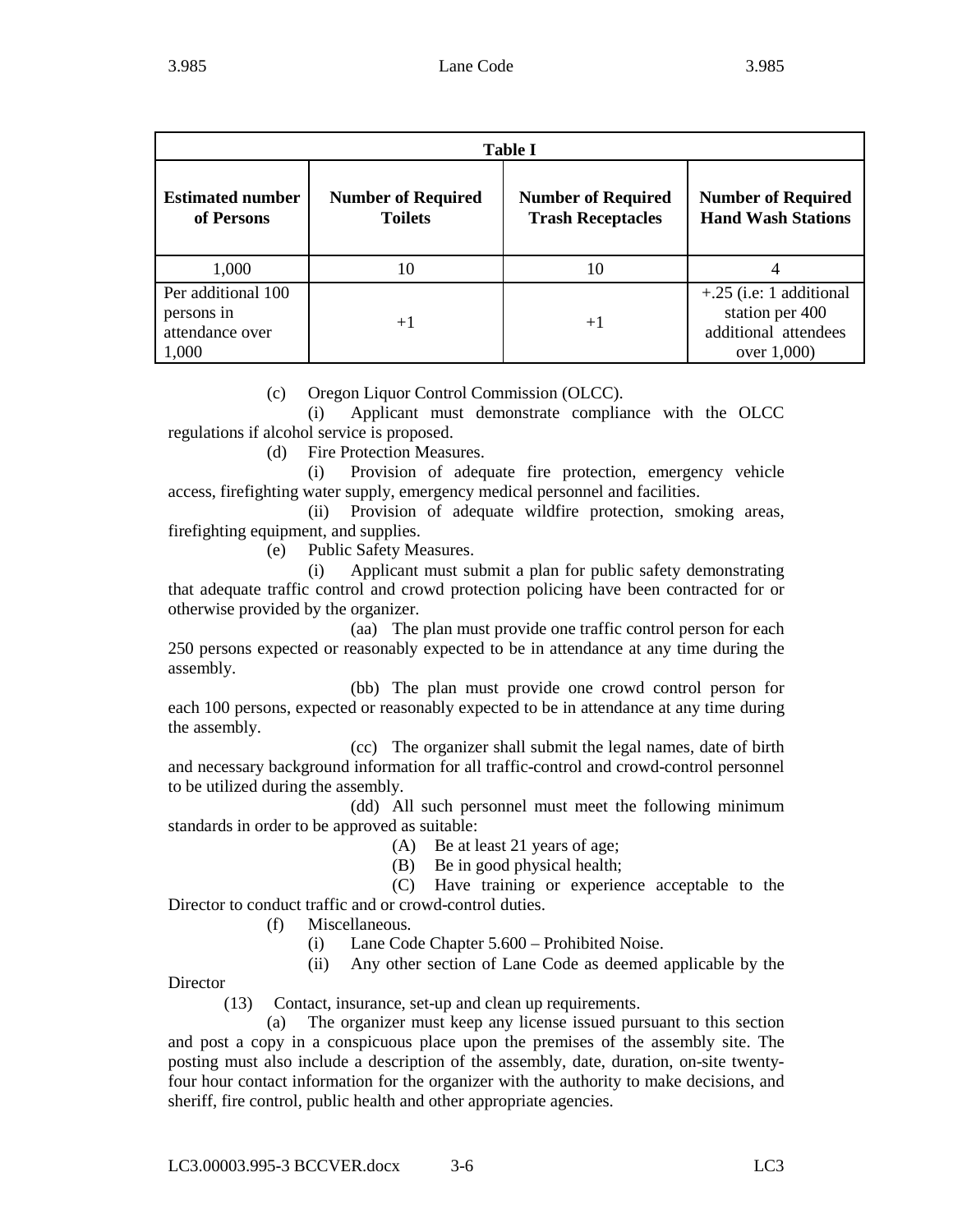(b) At least one onsite organizer must have twenty-four hour radio frequency access to the Sheriff and all onsite security staff.

(c) All onsite activities required to prepare the assembly site must occur within 72 hours prior of the advertised time the assembly is scheduled to begin. The Planning Director may, upon a showing of necessity, allow preparation to begin more than 72 hours before the advertised time of the assembly but those activities are limited to set up only and not commercial vending, rehearsals or sound checks.

(d) The organizer must remove and repair all remaining residue, debris, temporary structures or damage to property resulting from the assembly 72 hours after termination of the assembly. If a request is made prior to the assembly, the Planning Director may, upon a showing of necessity, allow more than 72 hours to remove any temporary structures.

(14) Inspection requirements.

All approved assemblies are subject to inspections prior to, during and after the assembly by county officials and other public officials and agencies to ensure the assembly is in and maintains compliance with the requirements of applicable laws. The organizer and owner shall provide written consent allowing law enforcement, public health, fire control, and other appropriate public officers or officials to come onto the premises of the approved assembly.

(15) Enforcement

(a) It is the intention of this section 3.995 to put the burden of preserving order upon the organizer of the assembly. If an assembly is not being operated in accordance with the rules and regulations prescribed in this section, as set forth in state law, and as provided for in the license, the organizers and owners are subject to revocation of the license and other sanctions as the law and this section provides.

(b) The organizers shall keep a count of persons and vehicles entering and leaving the assembly. If at any time during an assembly held under a valid license the number of persons or vehicles attending the assembly exceeds the number of persons or vehicles estimated in the license application, the Sheriff, or any of his or her deputies, may require the organizer to limit further admissions until a sufficient number of individuals or vehicles have left the site to bring the actual attendance down to the number estimated by the organizer.

(c) The county may bring an action in any court of general or equitable jurisdiction to prevent, restrain or enjoin any violation of this section 3.995.

(d) For any assembly held under a valid license, the Sheriff has the authority to order the crowd to disperse and leave the assembly site if the organizer cannot maintain order and compliance with all applicable state or local laws and the Sheriff determines that there is an immediate threat to public health or safety.

(e) The county may file suit to either compel compliance with, or seek compensation for its own actions related to, the clean-up requirements in LC3.995(13)(d).

(f) If any organizer violates any provisions of this section 3.995 or any License issued hereunder, the Board of County Commissioners or Planning Director may immediately revoke any license for an assembly and may seek any legal remedy available.

(g) Upon sufficient and reasonable proof of offence the county may impose a fine of up to \$10,000 on each individual organizer pursuant to Lane Manual 5.020(3).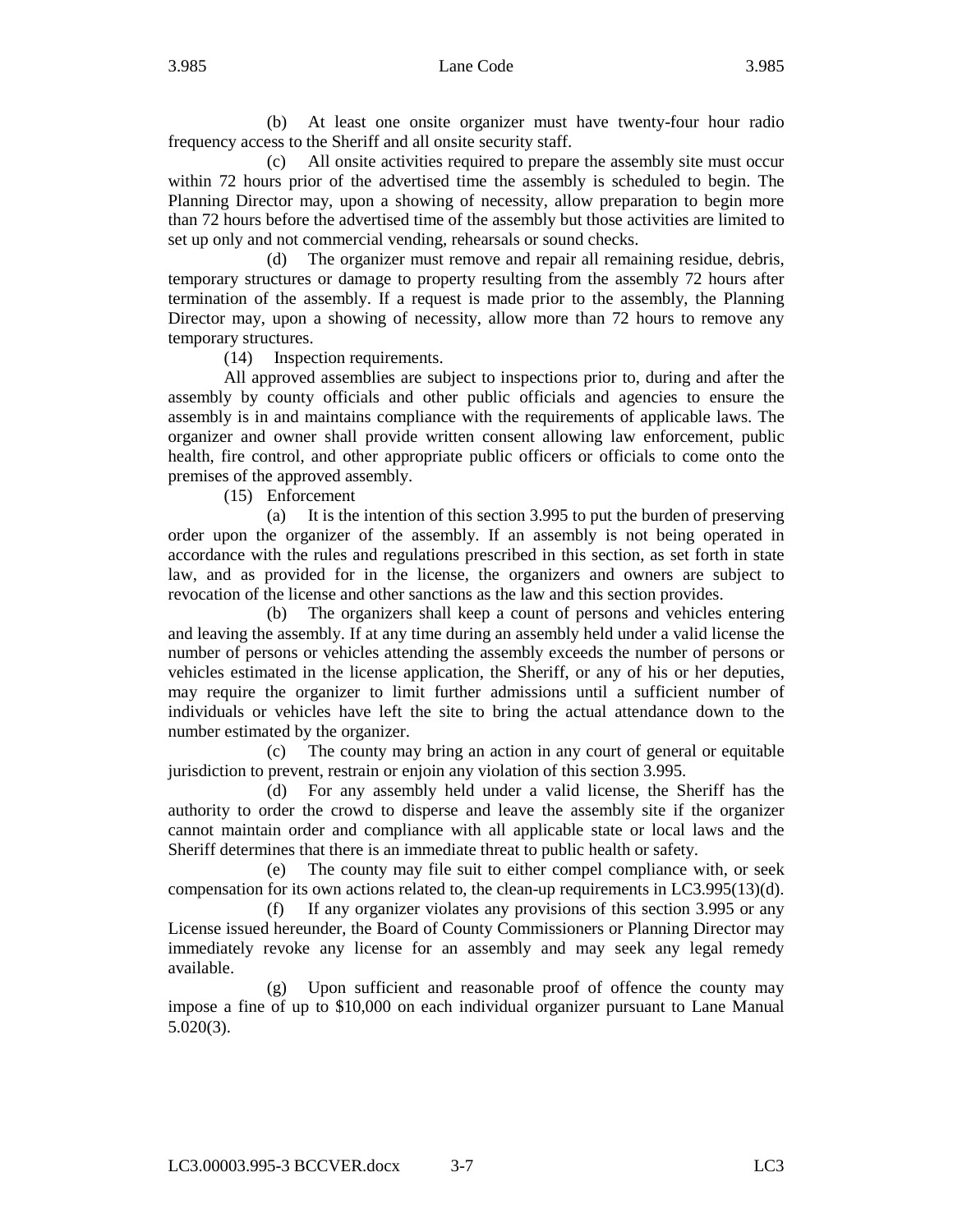# Lane Code CHAPTER 3 CONTENTS

### LICENSES AND PERMITS

### TOWING OPERATIONS

- 3.300 General.
- 3.305 Regulation.

### EMERGENCY REPORTING EQUIPMENT ORDINANCE

- 3.400 Definitions.
	- 3.405 Authority.
	- 3.407 Exclusion.
	- 3.445 Alarm Systems Cessation of Transmission.

### USED MERCHANDISE DEALERS

- 3.600 Definitions.
- 3.605 Recording Requirements.
- 3.610 Reporting Requirements.
- 3.615 Reporting Fees.
- 3.620 Limitations on the Purchase of Regulated Property.
- 3.625 Limitations on the Sale of Regulated Property.
- 3.630 Inspection of Used Merchandise Dealers and Regulated Property.
- 3.635 Administrative Rules.

#### ENFORCEMENT

- 3.985 Enforcement.
- 3.990 Violation.
- 3.995 Outdoor Assembly License Review Procedures.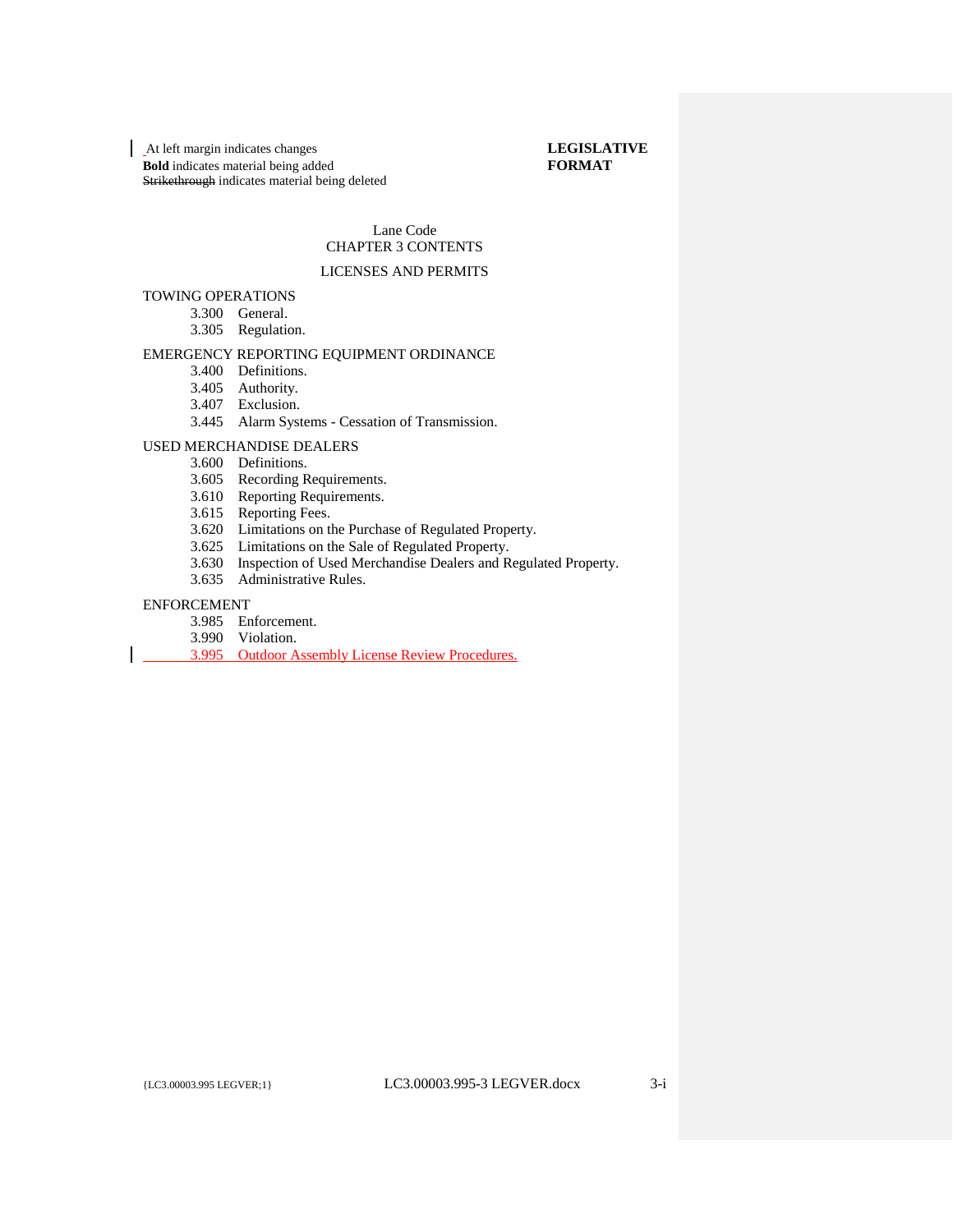### | 3.985 Lane Code 3.985 3.985

#### **Chapter 3**

#### **3.995 Outdoor Assembly License Review Procedures**

(1) Purpose

The purpose of section 3.995 is to allow outdoor assemblies while protecting the health, safety and welfare of the surrounding community, participants and organizers of the assemblies.

(2) Applicability

This section applies to all lands within unincorporated Lane County, regardless of land use zone designations. Where a provision or condition imposed by this section conflicts or overlaps with another provision or condition imposed by this section or another applicable section of Lane Code or state or federal law, the more restrictive provision or condition governs.

(3) Definitions

For the purposes of this section 3.995, certain words and phrases are defined as follows and where appropriate include their plural form:

(a) Adequate means that the requirement:

(i) Will accommodate the number of persons reasonably anticipated to attend the assembly for the duration of the assembly; and

(ii) Will meet the standards required for the assembly; and

(iii) Will accommodate the location and nature of the assembly.

(b) Applicant means a person who seeks a license authorizing an assembly.

(c) Assembly means an actual or reasonably anticipated gathering of 1,000 to 3,000 persons that continues or can reasonably be expected to continue for more than 12 hours but up to 120 hours. The duration begins on the earlier of when the first attendee can or is anticipated to arrive at the assembly and when the last attendee has left the assembly but does not include set up and break down times.

(d) Assembly Site means a plot of land that may include one or more contiguous or non-contiguous parcels that has been legally secured for the purposes of holding an assembly and is intended to contain all physical aspects of an assembly including but not limited to camping, concession, parking, performance, spectator, staging and storage areas and temporary structures. If buses are to be used to transport persons to the assembly those parking areas from which buses are scheduled to pick up persons for transport to the assembly are also considered part of the assembly site.

(e) County Official means any employee of Lane County, whether elected, employed, or appointed, conducting official business on behalf of Lane County. (f) Director means the Lane County Planning Director.

(g) License means an official authorization issued to an organizer pursuant to this section that allows the organizer to hold, stage, sponsor, promote, organize, or advertise an assembly. Issuance of a license is not a land use decision as that term is defined in LC14.015.

(h) Organizer includes any person who holds, stages, sponsors, promotes, organizes, or advertises an assembly. Organizer also includes the applicant for a license under this section, the owner, lessee, possessor, or lessor of the real property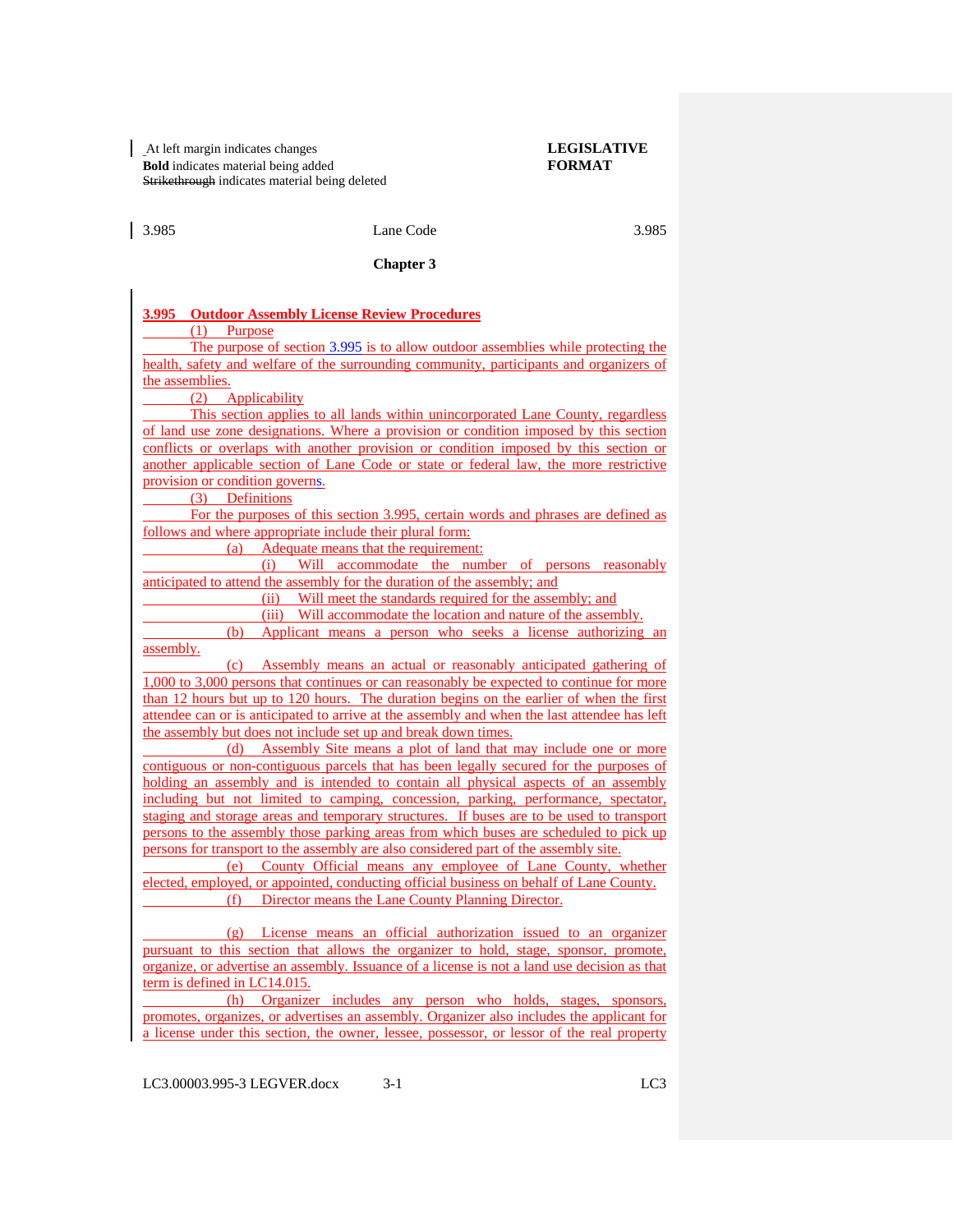upon which the assembly is to take place and the agent designated to conduct the assembly.

(i) Owner includes the owner, lessee, or possessor of the real property upon which the assembly is to take place.

(j) Person, for purposes other than determining attendance at an assembly, means any individual or group of individuals, corporation, partnership, or organization. For purposes of determining attendance at an assembly, "person" means an individual regardless of age.

(k) Public Health Services means the Lane County Public Health Division employees and representatives thereof.

(l) Sheriff means the Sheriff of Lane County or the Sheriff's designee.

(m) Temporary Structure includes tents, trailers, portable chemical toilet facilities, stages, concession booths and other similar structures customarily erected or sited for temporary use and removed after an assembly.

(n) Traffic Control Devices (TCD) means signs, signals, markers, and other devices placed on, over, or adjacent to a roadway used to regulate, warn, or guide public traffic by authority of a public body or official having jurisdiction. Typically TCDs must meet the standard of the Manual of Uniform Traffic Control Devices.

(o) Traffic Control Measures (TCM) include, but are not limited to, TCD, personnel, materials, and equipment used to control public traffic through the assembly site. Flaggers used in implementing TCMs must be certified trained professional flaggers.

(p) Traffic Management Plan (TMP) means a written and drawn plan for providing the safe and efficient movement of public traffic to, from, and through the assembly site by means of traffic control measures and devices.

(q) Vehicle means any device in, upon or by which any person or property is or may be transported or drawn upon a public road such as motor vehicles and bicycles.

(4) License requirements

(a) A license is required to hold, conduct, advertise or otherwise promote any assembly.

(b) Each assembly requires a separate license.

(5) Prohibitions

(a) Lane County will not issue a license under this section to allow the construction of any permanent structures or allow for any other permanent physical alterations to or on the real property where the assembly will be held.

(b) Structures or parking associated with the assembly are not permitted to be located off-site.

(c) Only one assembly per assembly site may be held in any 90 day period and no two assemblies may be held closer than 90 days apart.

(d) A license issued under this section the does not allow any uses that may be contrary to existing land use regulations, including but not limited to; base or overlay zoning requirements such as riparian, floodplain, greenway and coastal combining zones.

(6) Exemptions

This section 3.995 does not apply to: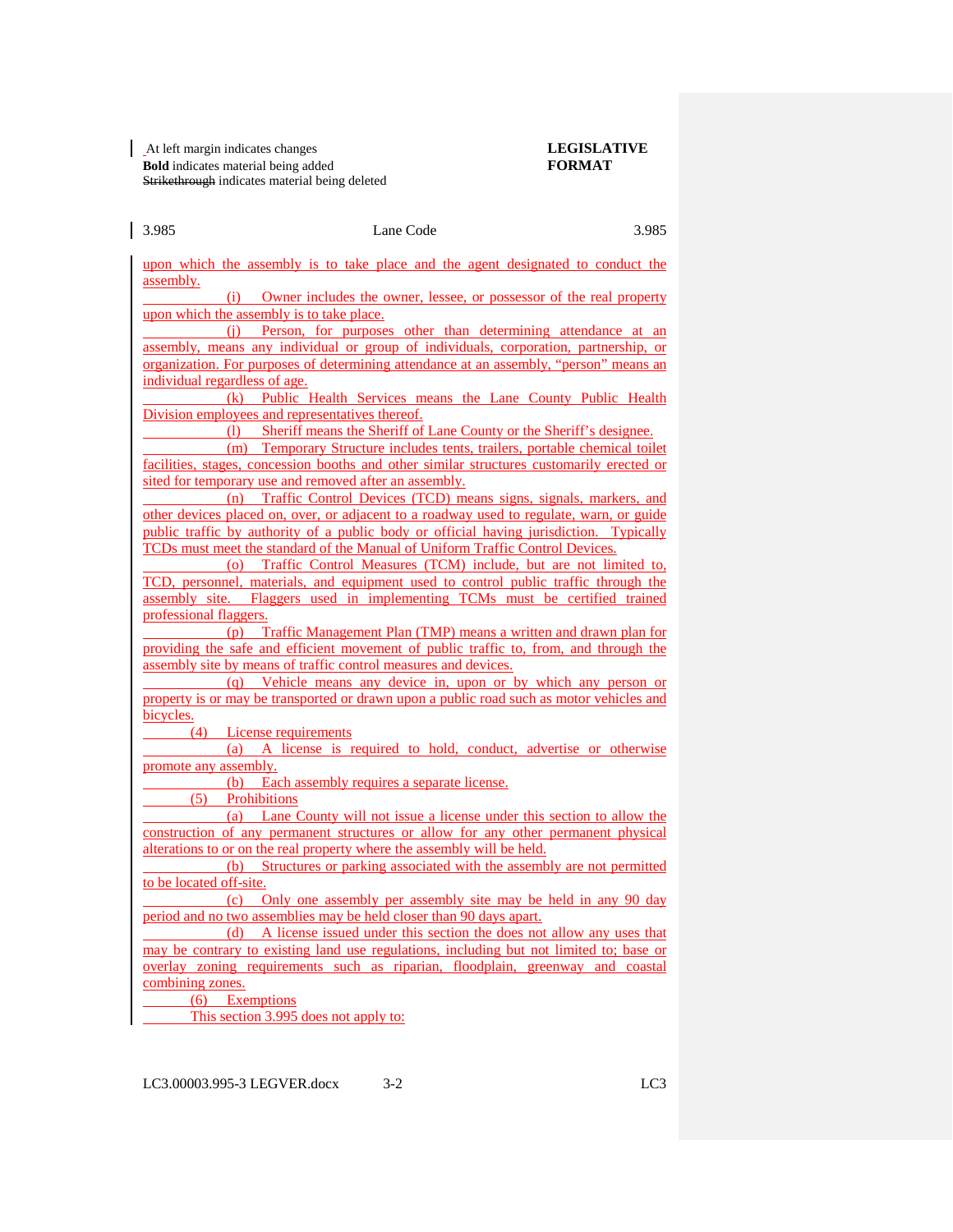(a) Any normal and customary activity or program that takes place on property lawfully developed with a school, church or other institutional use. (b) Any assembly under the auspices of any local, state or federal agency conducted in response to an emergency or to conduct training to meet such emergencies. (c) Any assembly in a local, county, or regional park authorized by the regulating authority. (d) Any assemblies conducted on federal or state lands that are authorized by the state or federal regulating authority. (e) Any assembly approved through a land use permit process under Lane Code. (f) Any assembly that is allowed as an outright permitted use in the underlying zoning district. (7) License fees (a) An Applicant must pay an assembly application processing fee not to exceed \$750.00 per assembly application upon filing the application with the Land Management Division. Payment of this fee does not exempt an applicant from the responsibility to obtain any other permit or pay any other fee that may otherwise be required including, but not limited to, temporary restaurant license fees, Oregon Liquor Control Commission fees or land use permit fees. (b) An additional deposit fee may be required for assemblies to cover the costs of services by the Sheriff, Fire District, Health Department, Land Management Division and Oregon Department of Forestry in response to potential violations of the license or other violations of the law. If violations do not occur as a result of the event then the deposit will be reimbursed to the applicant. (c) The Director may reduce or waive application fees if the applicant shows by a preponderance of evidence that they are unable to pay the application fees. (8) Application submittal requirements (a) The Applicant must submit following information for all assembly license applications on forms provided by the County: (i) Name, address, phone numbers and email of the owner and all organizers. (ii) The name and 24-hour contact information for the designated contact person(s) who has decision making authority and will be present at the assembly site at all times. (iii) Map and tax lot number and addresses of all the properties proposed for use as part of the assembly, including any property used for parking, staging of equipment and storage. (iv) Beginning and end dates of the assembly, including set-up and clean-up days. (v) Hours of operation for the assembly. (vi) The reasonably anticipated total event count, daily attendance, and peak attendance. (vii) A general description of planned assembly activities. (viii) A detailed site plan showing: all camping, concession, parking,

3.985 Lane Code 3.985

performance, spectator, medical, security staging and storage areas; any existing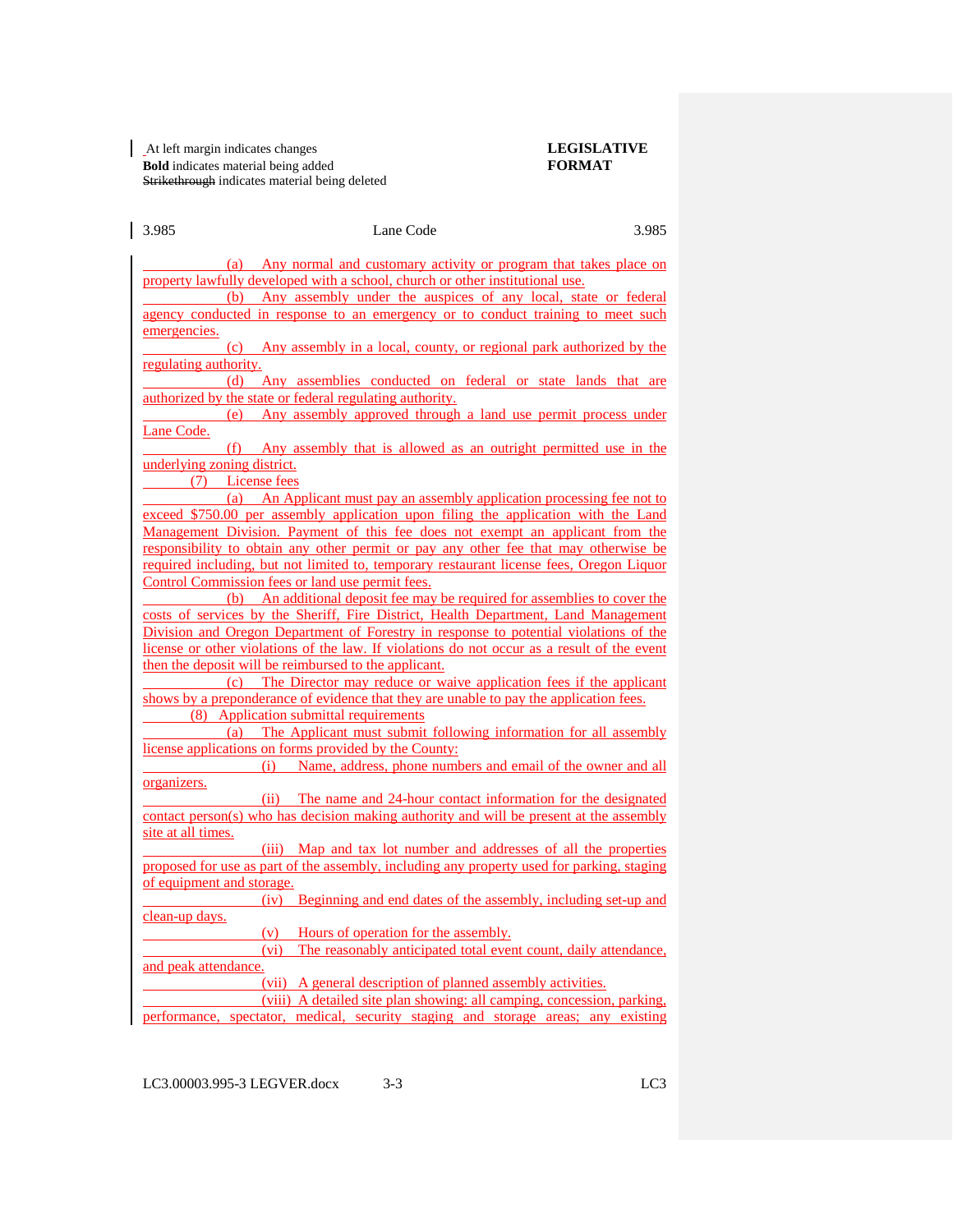3.985 Lane Code 3.985 structures or proposed temporary structures; natural areas; driveway access, parking and circulation areas; assembly site boundaries; or other information required by the Director. (ix) Information necessary to demonstrate compliance with the applicable approval criteria. (x) A statement certifying if alcohol will be served or allowed onsite and a copy of any authorization issued by the Oregon Liquor Control Commission. (xi) A traffic management plan as required by LC  $3.995(12)(a)$ . (xii) A detailed narrative describing how the public health requirements listed LC 3.995(12)(b) will be addressed. (xiii) A statement explaining how compliance with applicable Oregon Liquor Control Commission regulations will be met if alcohol service is proposed. (xiv) A detailed narrative describing how the fire protection measures listed in LC 3.995(12)(d) will be addressed. (xv) A detailed narrative describing how the public safety measures of LC 3.995  $(12)(e)$  will be addressed. (xvi) A statement explaining measures that will be taken to ensure compliance with the County's prohibited noise regulations contained in Lane Code 5.600. (xvii) A statement signed by the organizer and owner providing written consent to allow the Land Management Division, law enforcement, public health, fire control, and other appropriate public officers or officials to come onto the premises during the assembly and also during set up and break down times. (xviii) Other appropriate information that the Land Management Division may require to ensure compliance with this section. (a) The Applicant and Owner must sign the application and submit it with the appropriate fee. (9) Application submittal deadlines (a) An application must be submitted no less than sixty days prior to the assembly unless a reduced time period is approved by the Director based on the size and characteristics of the assembly and anticipated time to process the license. (10) Agency referral (a) Agency Referral Requirements. The Land Management Division will send a referral of an assembly application to the following agencies within 10 days of receipt of an application: (i) Lane County Sheriff. (ii) Lane County Environmental Health Program. (iii) Lane County Code Compliance Program. (iv) State Fire Marshall. (v) Local Fire District. (vi) Lane County Public Works Transportation Planning Program. (vii) Oregon Department of Forestry. (viii) Oregon Liquor Control Commission if alcohol will be served or allowed onsite. (ix) Other affected service districts and agencies that may have jurisdiction over the assembly, including but not limited to the water district, sewer district, and the Oregon Department of Transportation.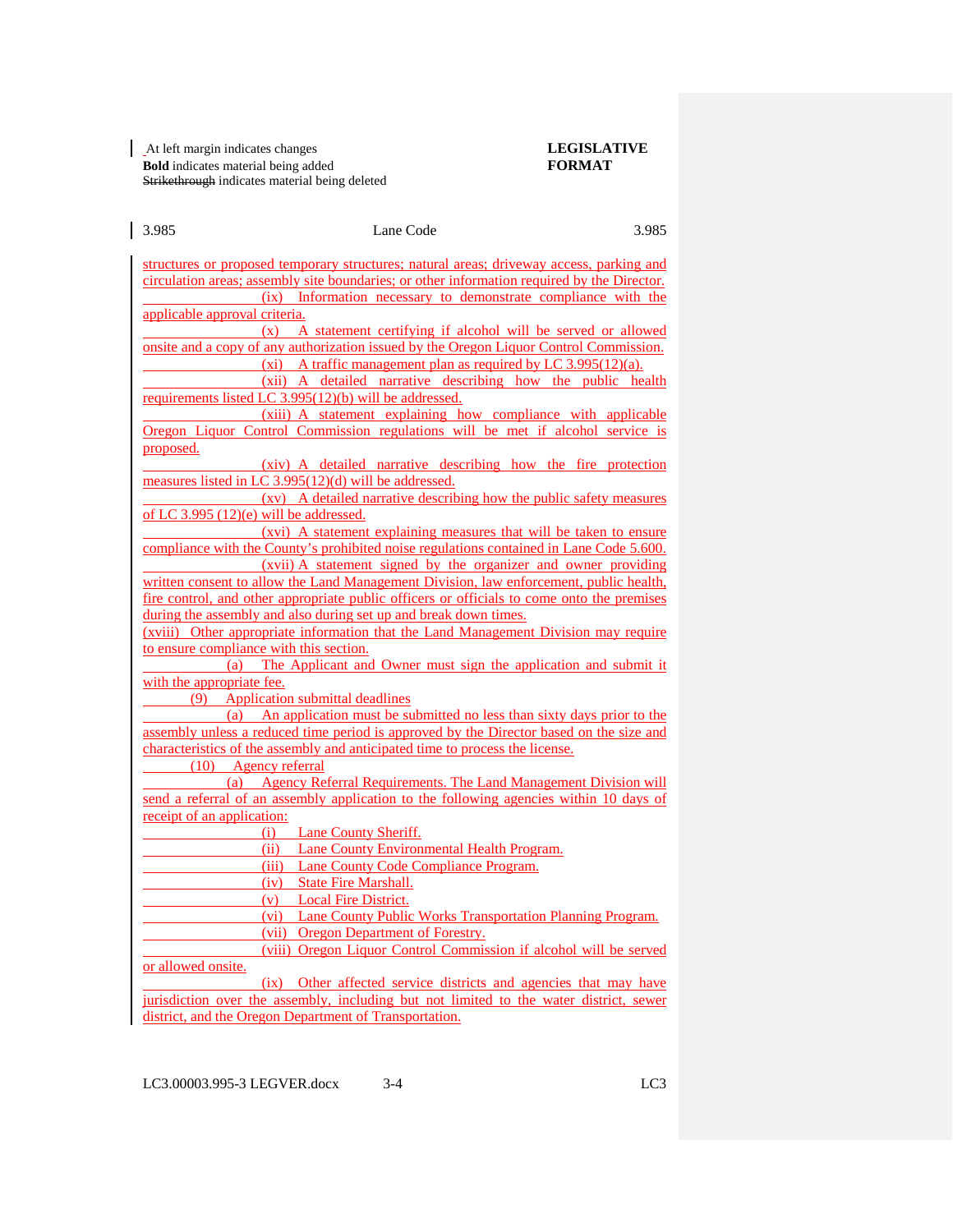3.985 Lane Code 3.985 (b) All Land Management and Division referrals should contain a site plan and a description of the proposed assembly. The referral to Lane County Public Works Transportation Planning should also include a copy of the traffic management plan. (c) Agencies receiving referral under LC 3.995(10)(a) have 10 days following the date of postmark or email date stamp of the referral to provide comments on the proposed assembly. (11) Review and appeal procedures (a) The Director will review applications for assembly licenses. The Director's decision may be appealed to the Hearings Official by the applicant. An appeal must be filed within seven days of the Director's final decision. An appeal of the Hearings Official's decision may be submitted to the Lane County Circuit Court under ORC Chapter 34. (12) Approval criteria The applicant must provide evidence that for the duration of any assembly the following agency and departmental standards will be met. (a) County Transportation Planning. (i) Applicant shall provide a traffic management plan demonstrating how traffic will be managed and parking will be provided in accordance with the requirements of LC 3.995(12)(a)(i)(aa) – (jj). (aa) Document anticipated number of vehicles attending assembly; (bb) Document anticipated peak traffic times; (cc) Provide adequate access routes to assembly site; (dd) Provide adequate loading and unloading areas; (ee) Provide adequate number of entries and exits; (ff) Provide adequate traffic controls to warn and guide traffic around, past, and within the assembly site, and to minimize impacts on other road users; (gg) Provide adequate emergency services access routes; (hh) Provide adequate on-site circulation that safely and conveniently accommodates the movement of vehicles, pedestrians, and, where appropriate, public transportation services, throughout the assembly site and to and from assembly site; (ii) Provide adequate measures and or notifications to minimize impacts on public transportation services; and (jj) Provide adequate off-street parking: (A) Provide parking space for one vehicle for every three persons expected or reasonably expected to attend assembly; (B) Provide adequate ingress and egress from parking areas to facilitate the movement of any vehicle at any time to and from the parking area; and (C) If buses are to be used to transport persons to the assembly, demonstrate parking is available at any site from which buses are scheduled to pick up persons for transport to assembly. (b) County Public Health.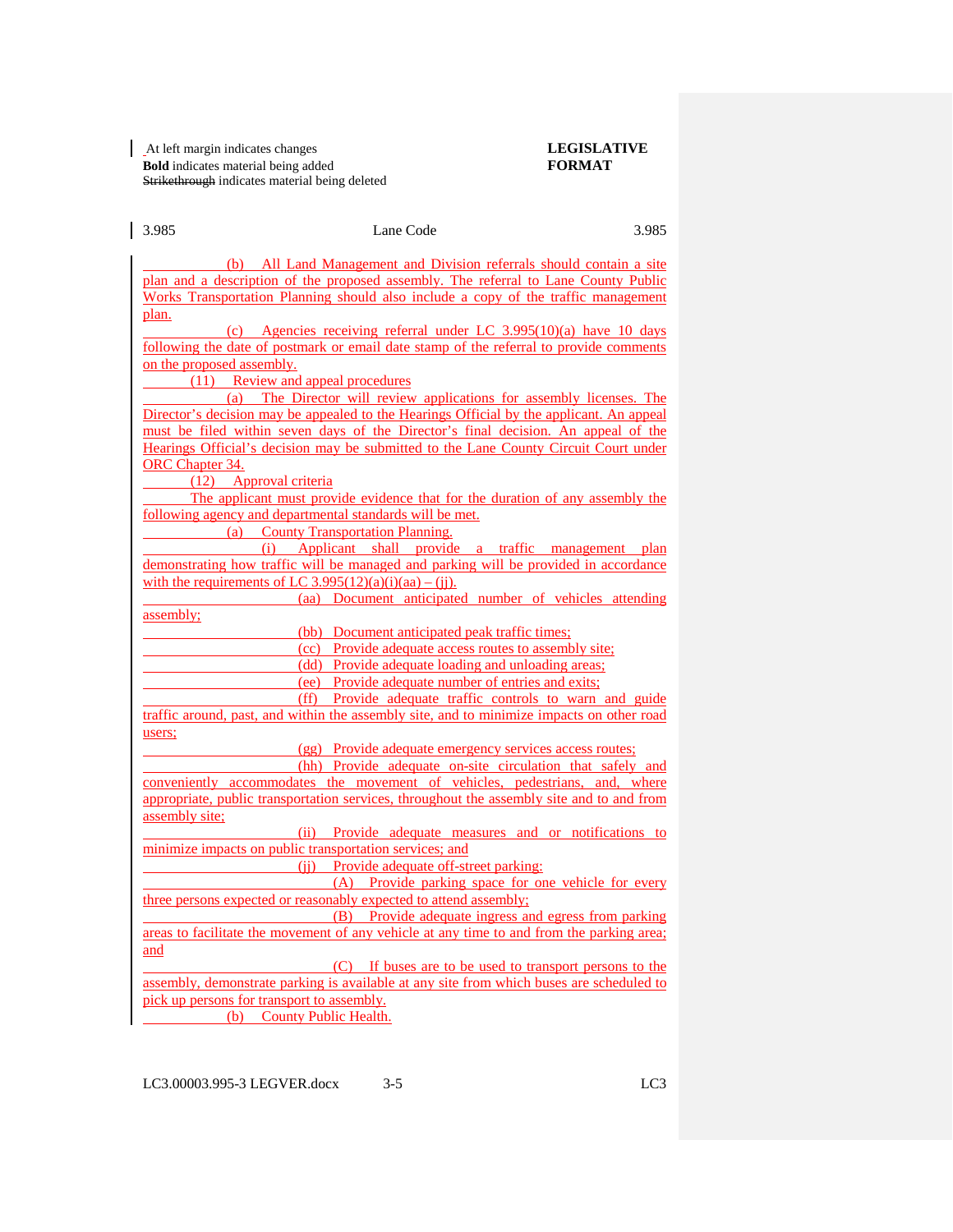At left margin indicates changes **LEGISLATIVE Bold** indicates material being added **FORMAT** Strikethrough indicates material being deleted

| 3.985                                                                                                                                                                                                                                                                                        | Lane Code                                   |                                                       | 3.985                                                                              |                        |  |
|----------------------------------------------------------------------------------------------------------------------------------------------------------------------------------------------------------------------------------------------------------------------------------------------|---------------------------------------------|-------------------------------------------------------|------------------------------------------------------------------------------------|------------------------|--|
| (i) All temporary food vendors are subject to the Oregon<br>Department of Human Services regulations that pertain to the operation of temporary<br>restaurants and must be permitted through Lane County Environmental Health.                                                               |                                             |                                                       |                                                                                    |                        |  |
| (ii) An adequate supply of water meeting state drinking water<br>standards for Chemicals and Bacteria must be available for the actual or reasonably<br>anticipated number of persons present at the assembly site.<br>(iii) One or more gray water collection tanks of sufficient size must |                                             |                                                       |                                                                                    |                        |  |
| be onsite to accommodate disposal of all gray water generated by food vendors.<br>(iv) Applicants must provide a narrative describing how LC                                                                                                                                                 |                                             |                                                       |                                                                                    |                        |  |
| $3.995(12)(b)(iv)(aa)-(cc)$ will be met in accordance with the requirements of LC<br>$3.995(12)(b)(iv)(dd)$ , including:                                                                                                                                                                     |                                             |                                                       |                                                                                    |                        |  |
| disposal such as portable chemical toilet facilities or other approved sources.                                                                                                                                                                                                              |                                             |                                                       |                                                                                    |                        |  |
| (cc) Provision of adequate refuse storage and disposal<br>facilities<br>(dd) Based on the actual or reasonably anticipated number of<br>persons present at the assembly site, the standards listed in Table I below must be met:                                                             |                                             |                                                       |                                                                                    |                        |  |
|                                                                                                                                                                                                                                                                                              | <b>Table I</b>                              |                                                       |                                                                                    | <b>Formatted Table</b> |  |
| <b>Estimated number</b><br>of Persons                                                                                                                                                                                                                                                        | <b>Number of Required</b><br><b>Toilets</b> | <b>Number of Required</b><br><b>Trash Receptacles</b> | <b>Number of Required</b><br><b>Hand Wash Stations</b>                             |                        |  |
| 1,000                                                                                                                                                                                                                                                                                        | 10                                          | 10                                                    | $\overline{4}$                                                                     |                        |  |
| Per additional 100<br>persons in<br>attendance over<br>1.000                                                                                                                                                                                                                                 | $+1$                                        | $^{+1}$                                               | +.25 (i.e: 1 additional<br>station per 400<br>additional attendees<br>over $1,000$ |                        |  |
| (c) Oregon Liquor Control Commission (OLCC).<br>(i)                                                                                                                                                                                                                                          |                                             |                                                       |                                                                                    |                        |  |
| regulations if alcohol service is proposed.<br><b>Fire Protection Measures.</b><br>(d)<br>(i) Provision of adequate fire protection, emergency vehicle                                                                                                                                       |                                             |                                                       |                                                                                    |                        |  |
| access, firefighting water supply, emergency medical personnel and facilities.<br>(ii) Provision of adequate wildfire protection, smoking areas,                                                                                                                                             |                                             |                                                       |                                                                                    |                        |  |
| firefighting equipment, and supplies.<br><b>Public Safety Measures.</b><br>(e)<br>(i)                                                                                                                                                                                                        |                                             |                                                       |                                                                                    |                        |  |
| that adequate traffic control and crowd protection policing have been contracted for or<br>otherwise provided by the organizer.                                                                                                                                                              |                                             |                                                       |                                                                                    |                        |  |
| 250 persons expected or reasonably expected to be in attendance at any time during the<br>assembly.                                                                                                                                                                                          |                                             |                                                       |                                                                                    |                        |  |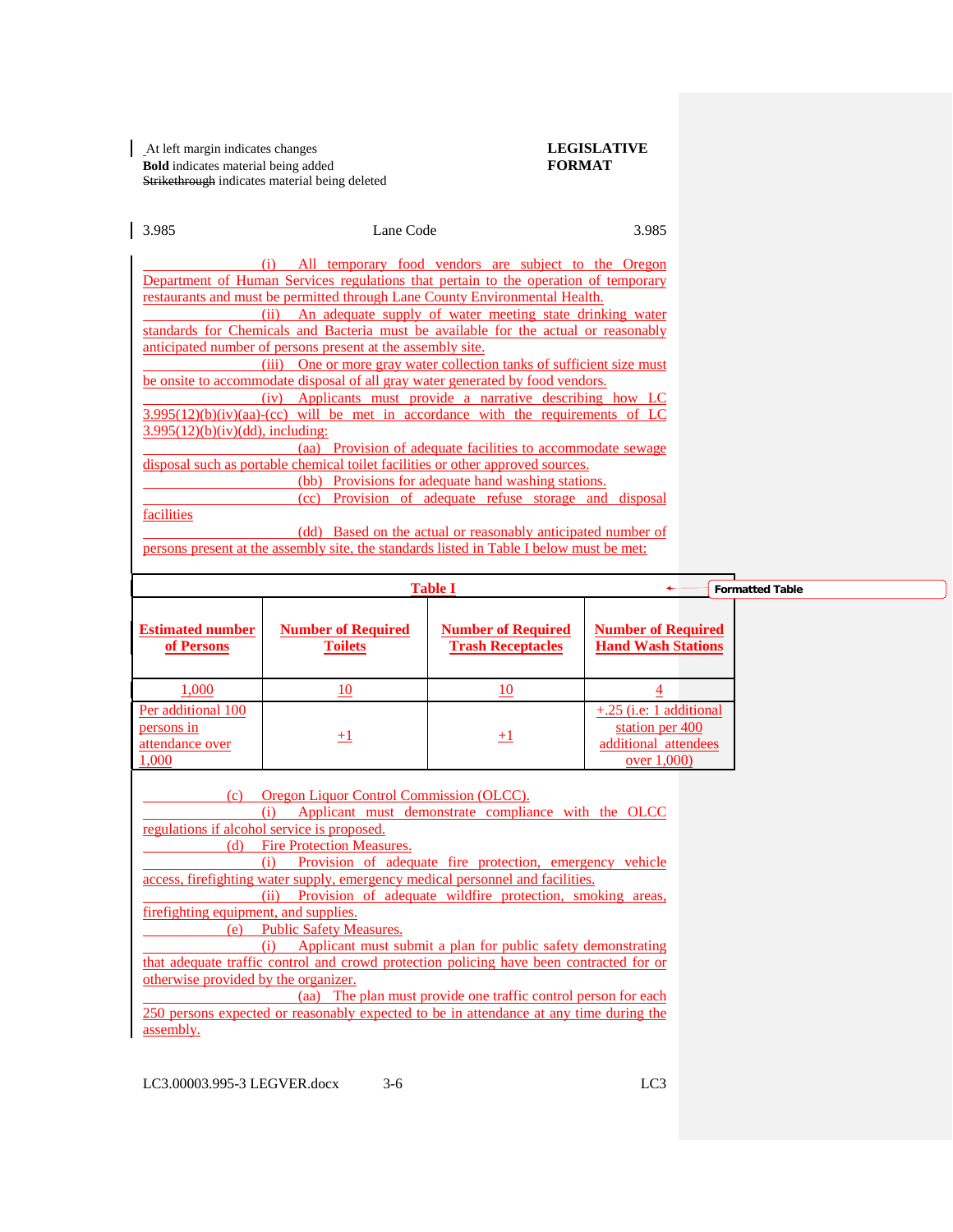#### At left margin indicates changes **LEGISLATIVE Bold** indicates material being added **FORMAT** Strikethrough indicates material being deleted

| 3.985                                                                                                                                                                                 | Lane Code                                                                                                                                                  | 3.985 |  |  |  |
|---------------------------------------------------------------------------------------------------------------------------------------------------------------------------------------|------------------------------------------------------------------------------------------------------------------------------------------------------------|-------|--|--|--|
|                                                                                                                                                                                       |                                                                                                                                                            |       |  |  |  |
|                                                                                                                                                                                       | (bb) The plan must provide one crowd control person for<br>each 100 persons, expected or reasonably expected to be in attendance at any time during        |       |  |  |  |
|                                                                                                                                                                                       |                                                                                                                                                            |       |  |  |  |
| the assembly.                                                                                                                                                                         |                                                                                                                                                            |       |  |  |  |
|                                                                                                                                                                                       | (cc) The organizer shall submit the legal names, date of birth<br>and necessary background information for all traffic-control and crowd-control personnel |       |  |  |  |
| to be utilized during the assembly.                                                                                                                                                   |                                                                                                                                                            |       |  |  |  |
|                                                                                                                                                                                       | (dd) All such personnel must meet the following minimum                                                                                                    |       |  |  |  |
| standards in order to be approved as suitable:                                                                                                                                        |                                                                                                                                                            |       |  |  |  |
|                                                                                                                                                                                       | (A) Be at least 21 years of age:                                                                                                                           |       |  |  |  |
|                                                                                                                                                                                       | (B) Be in good physical health;                                                                                                                            |       |  |  |  |
|                                                                                                                                                                                       | (C) Have training or experience acceptable to the                                                                                                          |       |  |  |  |
|                                                                                                                                                                                       | Director to conduct traffic and or crowd-control duties.                                                                                                   |       |  |  |  |
| (f)                                                                                                                                                                                   | Miscellaneous.                                                                                                                                             |       |  |  |  |
|                                                                                                                                                                                       | (i) Lane Code Chapter 5.600 – Prohibited Noise.                                                                                                            |       |  |  |  |
|                                                                                                                                                                                       | (ii) Any other section of Lane Code as deemed applicable by the                                                                                            |       |  |  |  |
| Director                                                                                                                                                                              |                                                                                                                                                            |       |  |  |  |
| (13)                                                                                                                                                                                  | Contact, insurance, set-up and clean up requirements.                                                                                                      |       |  |  |  |
|                                                                                                                                                                                       | (a) The organizer must keep any license issued pursuant to this section                                                                                    |       |  |  |  |
|                                                                                                                                                                                       | and post a copy in a conspicuous place upon the premises of the assembly site. The                                                                         |       |  |  |  |
|                                                                                                                                                                                       |                                                                                                                                                            |       |  |  |  |
| posting must also include a description of the assembly, date, duration, on-site twenty-<br>four hour contact information for the organizer with the authority to make decisions, and |                                                                                                                                                            |       |  |  |  |
|                                                                                                                                                                                       |                                                                                                                                                            |       |  |  |  |
| sheriff, fire control, public health and other appropriate agencies.<br>At least one onsite organizer must have twenty-four hour radio<br>(b)                                         |                                                                                                                                                            |       |  |  |  |
|                                                                                                                                                                                       | frequency access to the Sheriff and all onsite security staff.                                                                                             |       |  |  |  |
|                                                                                                                                                                                       | (c) All onsite activities required to prepare the assembly site must occur                                                                                 |       |  |  |  |
|                                                                                                                                                                                       |                                                                                                                                                            |       |  |  |  |
| within 72 hours prior of the advertised time the assembly is scheduled to begin. The<br>Planning Director may, upon a showing of necessity, allow preparation to begin more           |                                                                                                                                                            |       |  |  |  |
|                                                                                                                                                                                       | than 72 hours before the advertised time of the assembly but those activities are limited to                                                               |       |  |  |  |
|                                                                                                                                                                                       | set up only and not commercial vending, rehearsals or sound checks.                                                                                        |       |  |  |  |
|                                                                                                                                                                                       | (d) The organizer must remove and repair all remaining residue, debris,                                                                                    |       |  |  |  |
|                                                                                                                                                                                       | temporary structures or damage to property resulting from the assembly 72 hours after                                                                      |       |  |  |  |
|                                                                                                                                                                                       | termination of the assembly. If a request is made prior to the assembly, the Planning                                                                      |       |  |  |  |
|                                                                                                                                                                                       | Director may, upon a showing of necessity, allow more than 72 hours to remove any                                                                          |       |  |  |  |
| temporary structures.                                                                                                                                                                 |                                                                                                                                                            |       |  |  |  |
| (14) Inspection requirements.                                                                                                                                                         |                                                                                                                                                            |       |  |  |  |
|                                                                                                                                                                                       | All approved assemblies are subject to inspections prior to, during and after the                                                                          |       |  |  |  |
|                                                                                                                                                                                       | assembly by county officials and other public officials and agencies to ensure the                                                                         |       |  |  |  |
|                                                                                                                                                                                       | assembly is in and maintains compliance with the requirements of applicable laws. The                                                                      |       |  |  |  |
|                                                                                                                                                                                       | organizer and owner shall provide written consent allowing law enforcement, public                                                                         |       |  |  |  |
|                                                                                                                                                                                       | health, fire control, and other appropriate public officers or officials to come onto the                                                                  |       |  |  |  |
| premises of the approved assembly.                                                                                                                                                    |                                                                                                                                                            |       |  |  |  |
| (15) Enforcement                                                                                                                                                                      |                                                                                                                                                            |       |  |  |  |
|                                                                                                                                                                                       | (a) It is the intention of this section 3.995 to put the burden of preserving                                                                              |       |  |  |  |
| order upon the organizer of the assembly. If an assembly is not being operated in                                                                                                     |                                                                                                                                                            |       |  |  |  |
| accordance with the rules and regulations prescribed in this section, as set forth in state                                                                                           |                                                                                                                                                            |       |  |  |  |
| law, and as provided for in the license, the organizers and owners are subject to                                                                                                     |                                                                                                                                                            |       |  |  |  |
|                                                                                                                                                                                       | revocation of the license and other sanctions as the law and this section provides.                                                                        |       |  |  |  |

LC3.00003.995-3 LEGVER.docx 3-7 LC3